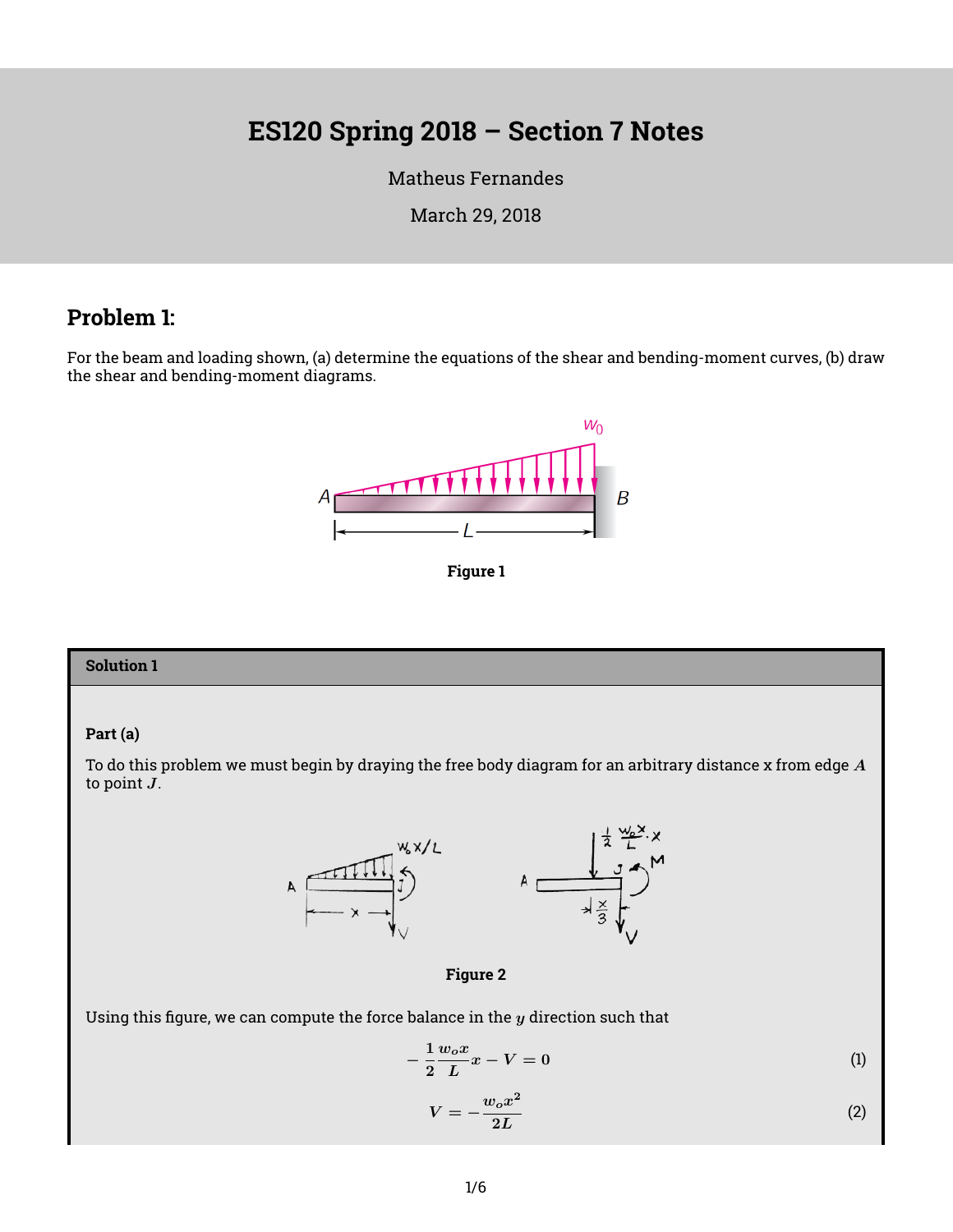Now to obtain the equation for the bending moment, we simply integrate  $V$  with respect to  $x$ , namely:

$$
M = -\frac{w_o x^3}{6L} \tag{3}
$$

Now, to obtain the maximum value of both, we evaluate the above equations at point B, where  $x = L$ 

$$
V(L) = -\frac{w_o L}{2} \tag{4}
$$

$$
M(L) = -\frac{w_o L^2}{6} \tag{5}
$$

**Part (b)**

Using this information, we can draw the shear and bending moment diagrams as below. Note, that we know the way the function should look like based on the power of  $x$ , i.e.  $V(x) \sim -x^2$  amd  $M(x) \sim -x^3$ 

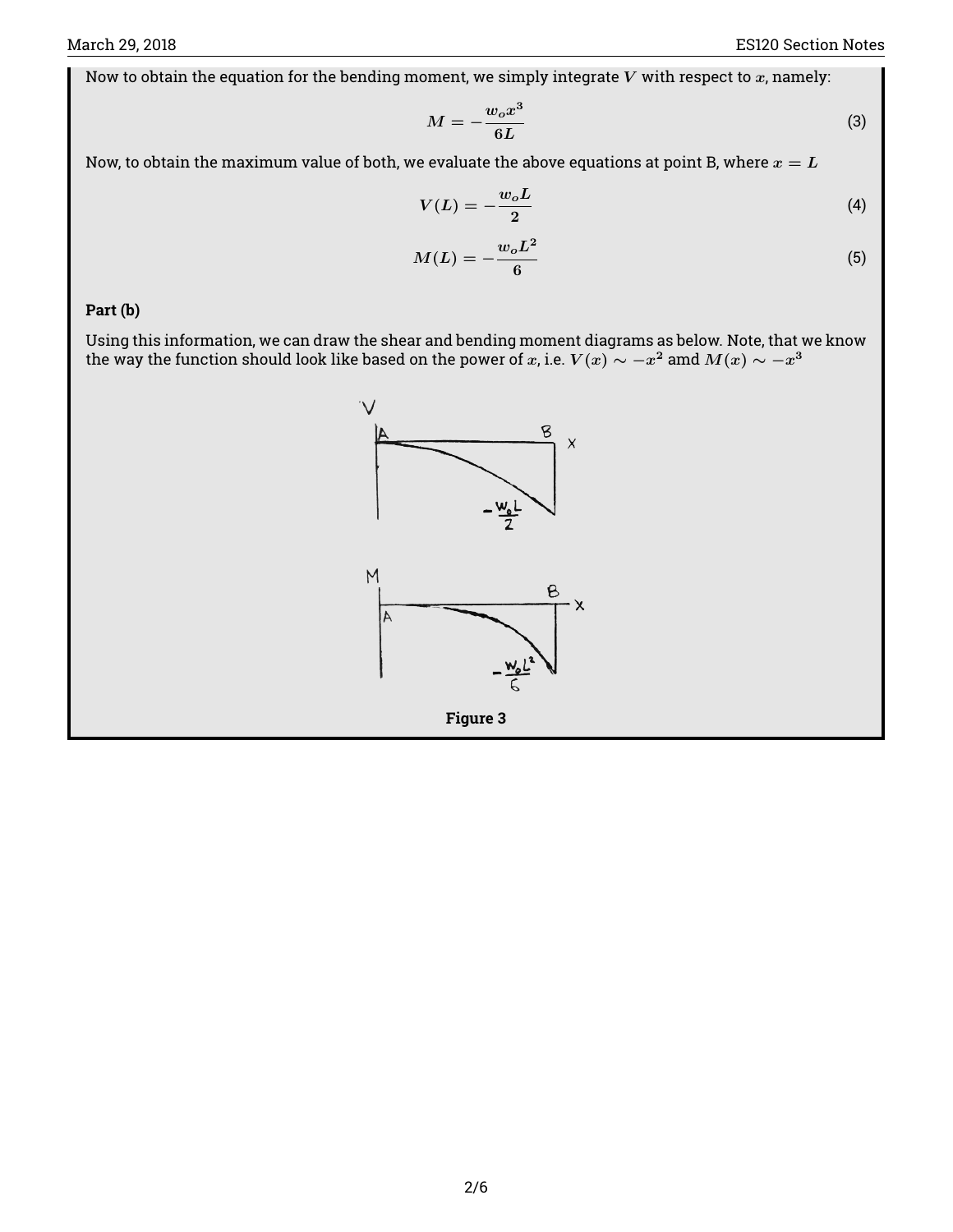# **Problem 2:**

Draw the shear and bending-moment diagrams for the beam and loading shown, and determine the maximum absolute value (a) of the shear, (b) of the bending moment.



**Figure 4**

### **Solution 2**

This problem is a bit more complex than the previous one. First, we need to begin finding the unknown reaction forces along the bottom of the beam. To do this, let's use sum of moments about points  $C$  and  $A$ , respectively (we know that the distributed load can be approximated as a point load at the center between A and C and of the total amount  $3 * 6 = 18$  kips):

$$
\Sigma M_C = 0: -6R_A + (3)(18) - (3)(30) = 0 \Rightarrow R_A = -6
$$
 kips (downward) (6)

$$
\Sigma M_A = 0: 6R_C - (3)(18) - (9)(30) = 0 \Rightarrow R_C = 54 \text{ kips (upward)}
$$
 (7)

Using this information, we can separate this problem into two parts, namely  $A$  to  $C$  and  $C$  to  $B$ . So let's begin by solely analyzing A to C. This is valid for  $- < x < 6$ 



**Figure 5**

If we do sum of forces in  $y$ 

$$
\Sigma F_y = 0: -6 - 3x - V = 0 \Rightarrow V = -6 - 3x \text{ kips} \tag{8}
$$

So to obtain the bending moment we can take the integral such that we obtain

$$
M(x) = -6x - 1.5x^2
$$
 (9)

Which if we evaluate at pint C which is  $x = 6$  we obtain

$$
M(6) = -6(6) - 1.5(6)^2 = -90
$$
 (10)

Now lets analyze  $C$  to  $B$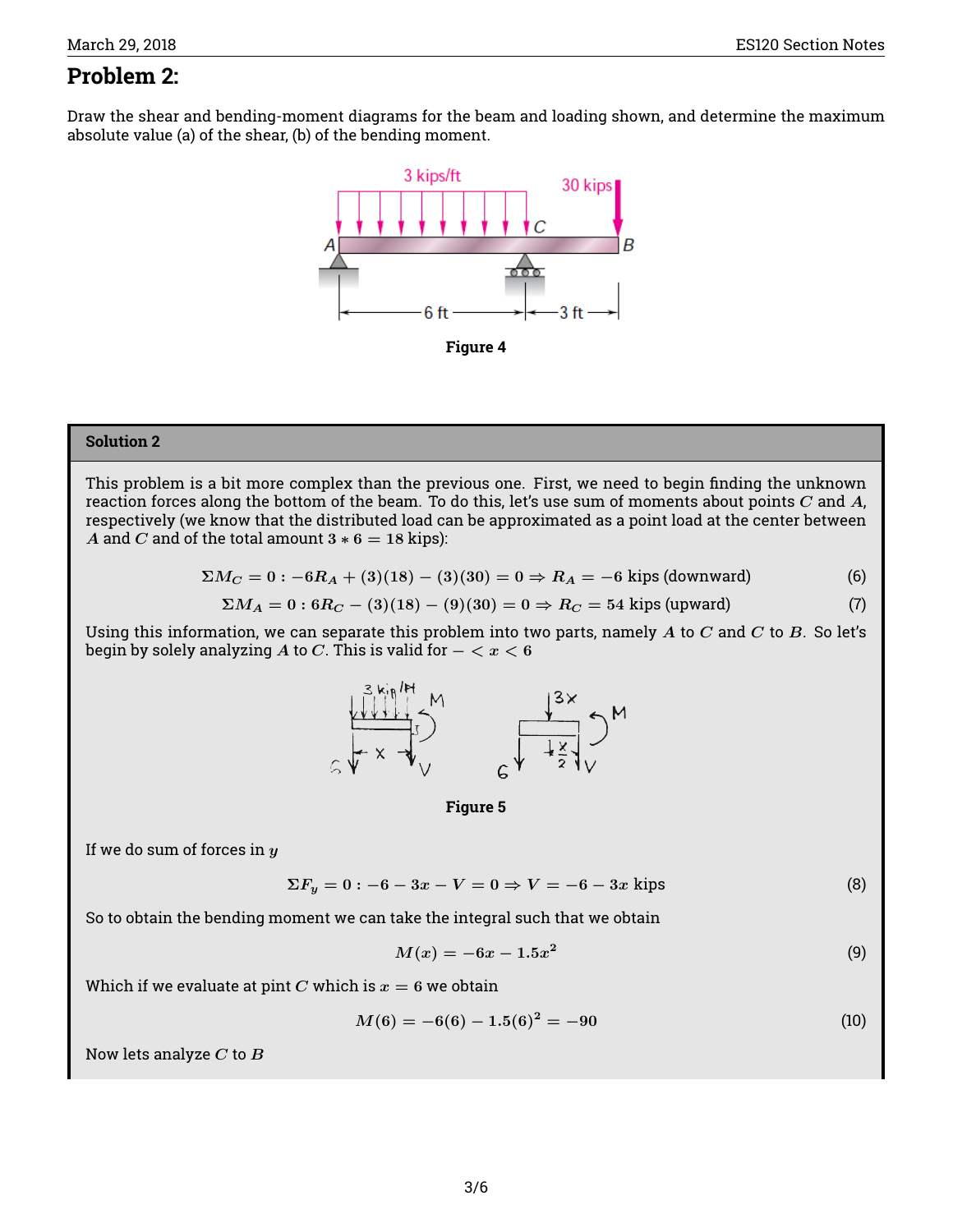

#### **Figure 6**

Similar to before, lets do a sum of forces in the  $y$  direction

$$
\Sigma F_y = 0: V - 30 = 0 \Rightarrow V = 30 \text{ kips} \tag{11}
$$

We can do this integral one of two ways: 1. matching the solution to solve for the integration constant of an indefinite integral or 2. find the bounds we need to use in the integral.

**Method 1:** Now here we have to be careful when taking the integral as the integration constant does matter, namely we will have

$$
M = 30x + k \tag{12}
$$

We know that at  $x = 6$ , M has to match the solution from the previous part (from A to C.) Since we can evaluate to be  $M(6) = -90$  then we can solve for the constant k at point C, namely,

$$
M = 30(6) + k = -90 \Rightarrow k = -270 \text{ kips} \tag{13}
$$

**Method 2:** We perform the following definite integral

$$
M(x) = \int_{9}^{x} 30(x)dx \Rightarrow 30x - 30(9) = 30x - 270
$$
 (14)

So our final expression therefore becomes

$$
M(x) = 30x - 270
$$
 (15)

Using this information we are ready to draw our shear and bending moment diagrams.



**Figure 7**

From these graphs, we can decipher that out maximum absolute values for the shear and bending moments are

$$
|V|_{\text{max}} = 30 \text{ kips} \tag{16}
$$

$$
|M|_{\text{max}} = 90 \text{ kips} \cdot \text{ft} \tag{17}
$$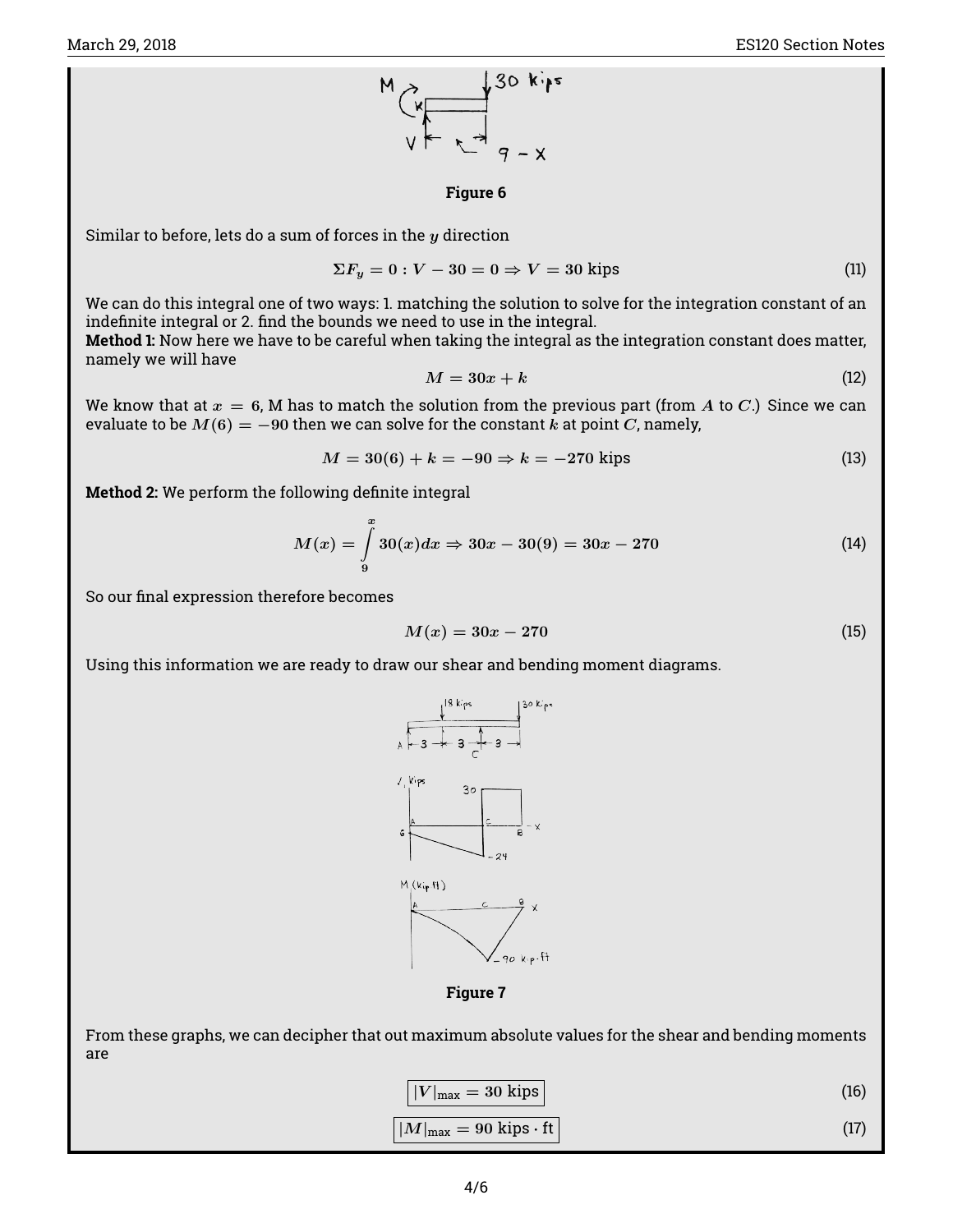# **Problem 3:**

(a) Using singularity functions, write the equations defining the shear and bending moment for the beam and loading shown. (b) Use the equation obtained for  $M$  to determine the bending moment at point  $C$  and check your answer by drawing the free-body diagram of the entire beam.





# **Solution 3**

Singularity functions are your friends and are by no means as scary as they sound. They are simply a way to help you write the governing equations in a much simpler way. They simply indicate where a change in the stresses or boundary conditions occur.

Just to formalize the singularity function, let's define what it is:



Let's first begin by drawing the free body diagram of the cantilever beam



**Figure 9**

## **Part (a)**

Simply based on the diagram we can write the following for  $w(x)$ 

$$
w(x) = w_o - w_o < x - a >^0 \tag{19}
$$

Note that  $w(x) = -\frac{dV}{dx}$  so we can obtain  $V(x)$  as

$$
V(x) = -w_0 x + w_0 < x - a >^1
$$
 (20)